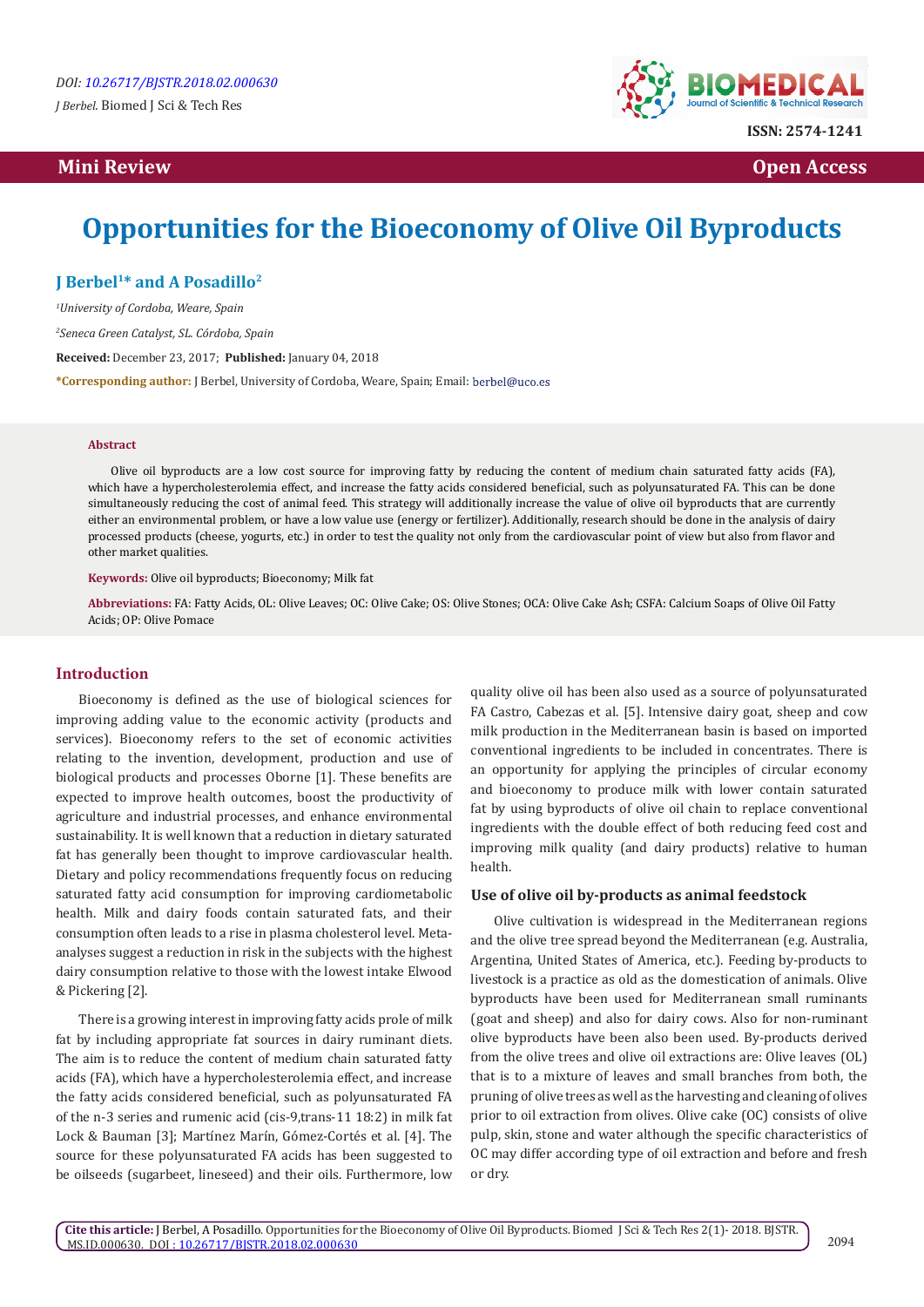Olive stones (OS) may be a single by-product when they are well separated from pulp either before or after oil extraction. Finally, olive cake ash (OCA) that is the ashes resulting after OC is used as feedstock in biomass energy plant. Additionally, some experiences has been done using low quality oil or calcium soaps of olive oil fatty acids (CSFA). The most frequent used byproduct is the olive pomace (OP) that is one of two major by-products of the olive oil extraction industry, for every 100 kg of olives, 40 kg of OP (highly variable depending on technology). Cost reduction is a consequence of the substitution of concentrate feed with a price around 200 EUR/ton for olive byproduct with a cost of 12 EUR/t. The result of this substitution within the recommended limits achieve a 10% reduction in the cost of goat milk without affecting the yield, Molina-Alcaide, Morales-García et al. [6].

# **Effects of Olive Oil by-Products as Feedstock in Animal Products**

Nasopoulou and Zabetakis [7] review the use of OP as an alternative dietary lipid source in compounded fish feeds resulting in the formulation of functional fish feeds and aquacultured fish according to the EU legislation (EC 1924/2006). The evidence shows an improvement of meat product with OP improve the cardioprotective properties of the final produce (fish farms) by enriching the fish lipid profile with specific cardioprotective lipid compounds of plant origin Sioriki, Smith et al. [8], Parrillo et al. [9], Nasopoulou & Zabetakis [7] also quote the use of OP as a feedstock for animal (terrestrial) feed, with some recent research in pigs Martins et al. [10] demonstrating that oleic acid supplementation have complementary effects and influence the nutritional quality of pork and DSF. Regarding ruminants, olive leaves are fibrous with a low digestibility, especially of crude protein, and they promote very poor rumen fermentation. It has also been observed that for lactating animal's olive leaves result in an improvement in milk fat quality compared to diets based on conventional forages Molina-Alcaide & Yáñez-Ruiz [11].

The knowledge regarding the use of OC is also in line with the evidence of OL, and a significant number of authors have published the evidence. Goat milk shows a significant change in milk composition with increase, with a common result showing that contents of milk fat and milk total solids, as well as their yields, increased in the OC die with a reduction on less saturated fatty acids (FA) and more monounsaturated FA than the control, Castro et al. [5], Gomes et al. [12] and Molina-Alcaide et al. [11]. The mentioned authors agree with the conclusion that the addition of moderate amounts of oil byproducts to the diets of dairy goats has favorable effects on milk fatty acid composition from the point of view of the human consumer, without negative effects on animal performance.

Additionally, research with lactating ewes has been focused in the use of calcium soaps of fatty acids (CSFA) with different original oil (sunflower, soya and olive oil). Results with lactating ewes are also are consistent with the findings for milk goat, with Casals et al. [13], Gargouri et al. [14]; Titi & Obeidat [15]. Regarding the milk fat contain of cows according the literature review points out that a milk fat reduction is more likely when non-protected fat sources are

included in diets based on corn silage but the reduction decreases with other forages Martínez Marín et al. [4], the research in milk cows is less numerous than the evidence for small ruminants (goat and sheep) with OC and other byproducts has not been frequent probably because the high productivity of milk cows and she sensitivity to changes in diet, although some positive experiences have been found with the addition of limited volumes of OL, OC and CSA.

### **Conclusions and Proposal For Further Research**

This short note has presented the knowledge regarding use of olive oil byproducts, as low cost source for improving fatty acids contain of milk fat by including appropriate fat sources in dairy ruminant diets and therefore to reduce the content of medium chain saturated fatty acids (FA), which have a hypercholesterolemia effect, and increase the fatty acids considered beneficial, such as polyunsaturated FA. There is an opportunity to reduce the cost of dairy feed, and improve health contain of dairy products and additionally increase the value of olive oil byproducts that are currently either an environmental problem, or used as a feedstock for composting or direct field application or in the best of the cases as a fuel for biomass to energy plants. According to the principles of bioeconomy European Commission [16], the use as fertilizer or energy is the less valued alternative with animal feed or human food as prefer end destination of agricultural biomass. The use of these alternative low cost byproducts is done by some farmers without proper control and with ad-hoc formulations and methodology to be converted in a new industry that get higher value for olive byproducts, thus enhancing rural areas and simultaneously improving the quality of dairy products. Additionally, research should be done in the analysis of dairy processed products (cheese, yogurts, etc.) in order to test the quality not only from the cardiovascular point of view but also from flavor and other market qualities.

#### **References**

- 1. [Oborne M \(2010\) the bioeconomy to 2030: designing a policy agenda.](http://www.oecd.org/futures/long-termtechnologicalsocietalchallenges/thebioeconomyto2030designingapolicyagenda.htm) [OECD Observer \(278\): 35-38.](http://www.oecd.org/futures/long-termtechnologicalsocietalchallenges/thebioeconomyto2030designingapolicyagenda.htm)
- 2. [Elwood PC, JE Pickering, DI Givens, JE Gallacher \(2010\) the Consumption](https://www.ncbi.nlm.nih.gov/pmc/articles/PMC2950929/) [of Milk and Dairy Foods and the Incidence of Vascular Disease and](https://www.ncbi.nlm.nih.gov/pmc/articles/PMC2950929/) [Diabetes: An Overview of the Evidence. Lipids 45\(10\): 925-939.](https://www.ncbi.nlm.nih.gov/pmc/articles/PMC2950929/)
- 3. [Lock AL, DE Bauman \(2004\) Modifying milk fat composition of dairy](https://www.ncbi.nlm.nih.gov/pubmed/15736916) [cows to enhance fatty acids beneficial to human health. Lipids 39\(12\):](https://www.ncbi.nlm.nih.gov/pubmed/15736916) [1197-1206.](https://www.ncbi.nlm.nih.gov/pubmed/15736916)
- 4. [Martínez Marín AL, M Pérez Hernández, P Alba, M Luis, D Carrión Pardo,](http://www.scielo.org.co/scielo.php?script=sci_arttext&pid=S0120-06902013000200002) [et al. \(2013\) Fat addition in the diet of dairy ruminants and its effects on](http://www.scielo.org.co/scielo.php?script=sci_arttext&pid=S0120-06902013000200002) [productive parameters. Revista Colombiana de Ciencias ecuarias 26\(2\):](http://www.scielo.org.co/scielo.php?script=sci_arttext&pid=S0120-06902013000200002) [69-78.](http://www.scielo.org.co/scielo.php?script=sci_arttext&pid=S0120-06902013000200002)
- 5. [Castro T, A Cabezas, J De la Fuente, B Isabel, T Manso, et al. \(2016\) Animal](https://www.ncbi.nlm.nih.gov/pubmed/26585286) [performance and meat characteristics in steers reared in intensive](https://www.ncbi.nlm.nih.gov/pubmed/26585286) [conditions fed with different vegetable oils. Animal 10\(3\): 520-530.](https://www.ncbi.nlm.nih.gov/pubmed/26585286)
- 6. [Molina-Alcaide E, EY Morales-García, AI Martín-García, H Ben Salem, A](https://www.ncbi.nlm.nih.gov/pubmed/20412923) [Nefzaoui, et al. \(2010\) Effects of partial replacement of concentrate with](https://www.ncbi.nlm.nih.gov/pubmed/20412923) [feed blocks on nutrient utilization, microbial N flow, and milk yield and](https://www.ncbi.nlm.nih.gov/pubmed/20412923) [composition in goats. Journal of Dairy Science 93\(5\): 2076-2087.](https://www.ncbi.nlm.nih.gov/pubmed/20412923)
- 7. [Nasopoulou C, I Zabetakis \(2013\) Agricultural and aquacultural potential](http://www.ccsenet.org/journal/index.php/jas/article/view/26875) [of olive pomace a review. Journal of Agricultural Science 5\(7\): 116.](http://www.ccsenet.org/journal/index.php/jas/article/view/26875)